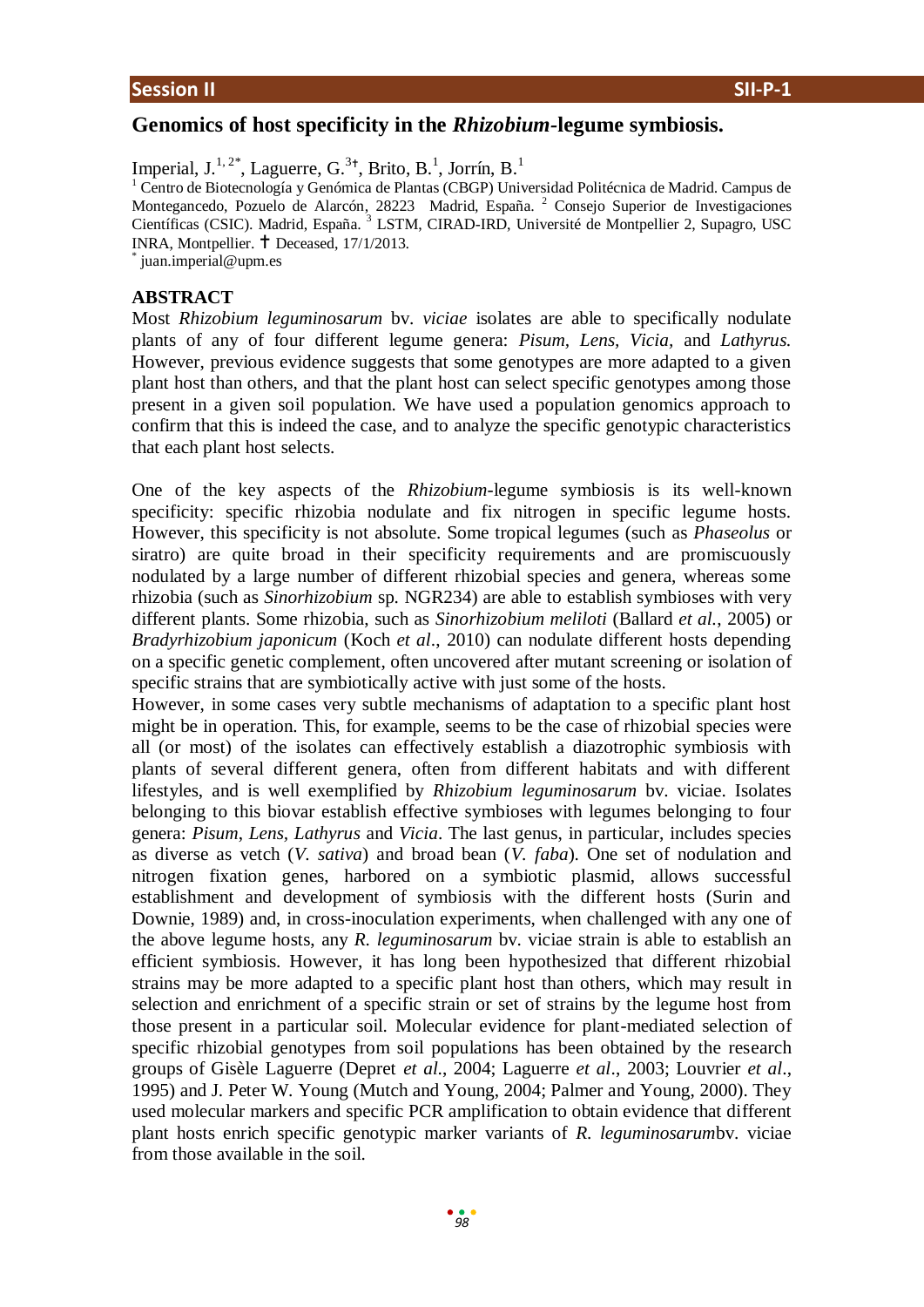These molecular studies were limited by the number and nature of the markers selected, and did not clarify the bases for enrichment of a given specific genotype. With the development and availability of new generation sequencing technologies this problem has been reappraised using genomic and population genomic approaches.

### *Genomics of Rhizobium*.

After the original reports on genome sequencing of model rhizobia (*Mesorhizobium loti*  2000, *Sinorhizobium meliloti* 2001, *Bradyrhizobium japonicum* 2002, *R. etli* 2006 and *R. leguminosarum* 2006, a very large number of rhizobial genomes have been sequenced or are in the process of being sequenced, and among them about 100 *Rhizobium* isolates (as many as 96 complete or ongoing genome sequence projects in GOLD, the Genomes OnLine Database –http://www.genomesonline.org, as of June 30, 2013). Although data are still quite recent, several general conclusions on the genomic structure and organization of *Rhizobium* rhizobia emerge. In general, the *Rhizobium* contain large genomes, of *ca.* 7 Mb, and even larger in the case of members of the genus *Bradyrhizobium* (*ca.* 9 Mb).The occurrence of very large genomes in soil bacteria has been interpreted as an adaptation to this habitat, a complex, hostile and changing environment that demands the large metabolic and behavioral plasticity that can be provided by a large gene-encoding capacity. Contrary to members of the genus *Bradyrhizobium*, members of the genus *Rhizobium* (and both *Sinorhizobium*) present a multi-partite genome, harboring several large plasmids, some of which resemble chromosomes ("chromids", Harrison *et al*., 2010). On average, 30-40% of the genome in these bacteria is present in the form of plasmids (Galardini *et al*., 2013; Harrison *et al*., 2010; Mazur *et al*., 2011). This characteristic is shared with the Roseobacter clade (Petersen *et al*., 2013), and affords a large genomic plasticity, especially since many of these plasmids incorporate conjugative systems (Crossman *et al*., 2008). This plasticity liberates these bacteria from the constraints of long replication times associated to a single, very large chromosome, the situation found with the bradyrhizobia.

### *Genomics and the rhizobia in the soil.*

Soil microbial communities have the highest level of prokaryotic diversity (up to  $10<sup>9</sup>$ microorganisms per gram, Knietsch *et al*., 2003). Metagenomic approaches would appear to be the ideal approximation to such a complex system, allowing the study of the nature, composition and function of microbial communities in soil. However, even metagenomics is limitedby this complexity, in view of: a) the very large size of these datasets limits our ability to analyze them; b) soil changes rapidly not only temporally but also spatially, even at the micro level, and its physicochemical properties affect microbial distribution within the soil matrix, imposing important technical and methodological problems. Despite these caveats metagenomics constitutes a powerful approach to obtain information about the nature, composition and function of microbial communities in soil.

The specificity of the Rhizobium-legume symbiosis has classically allowed the use of most probable number (MPN) techniques to enumerate soil Rhizobia that are able to nodulate trap plants. For *R. leguminosarum* bv. viciae, representative abundances are on the order of  $10^4$ -10<sup>5</sup> viable cells per gram of soil). Louvrier and collaborators developed a semi-selective medium to isolate *R. leguminosarum* directly from soils (Louvrier *et*   $al.$ , 1995). The numbers they obtained in soils from Eastern France were *ca.*  $10^4$  per gram of soil. Overall, it can be concluded that, although cultivation of the plant host results in an increase in rhizobial soil counts (modest in the case of *R. leguminosarum*), established soil populations of *R. leguminosarum* are, at most, on the order of  $10^4$  to  $10^5$ per gram of soil. If typical soils contain *ca.* 10<sup>9</sup> bacteria per gram of soil, *R.*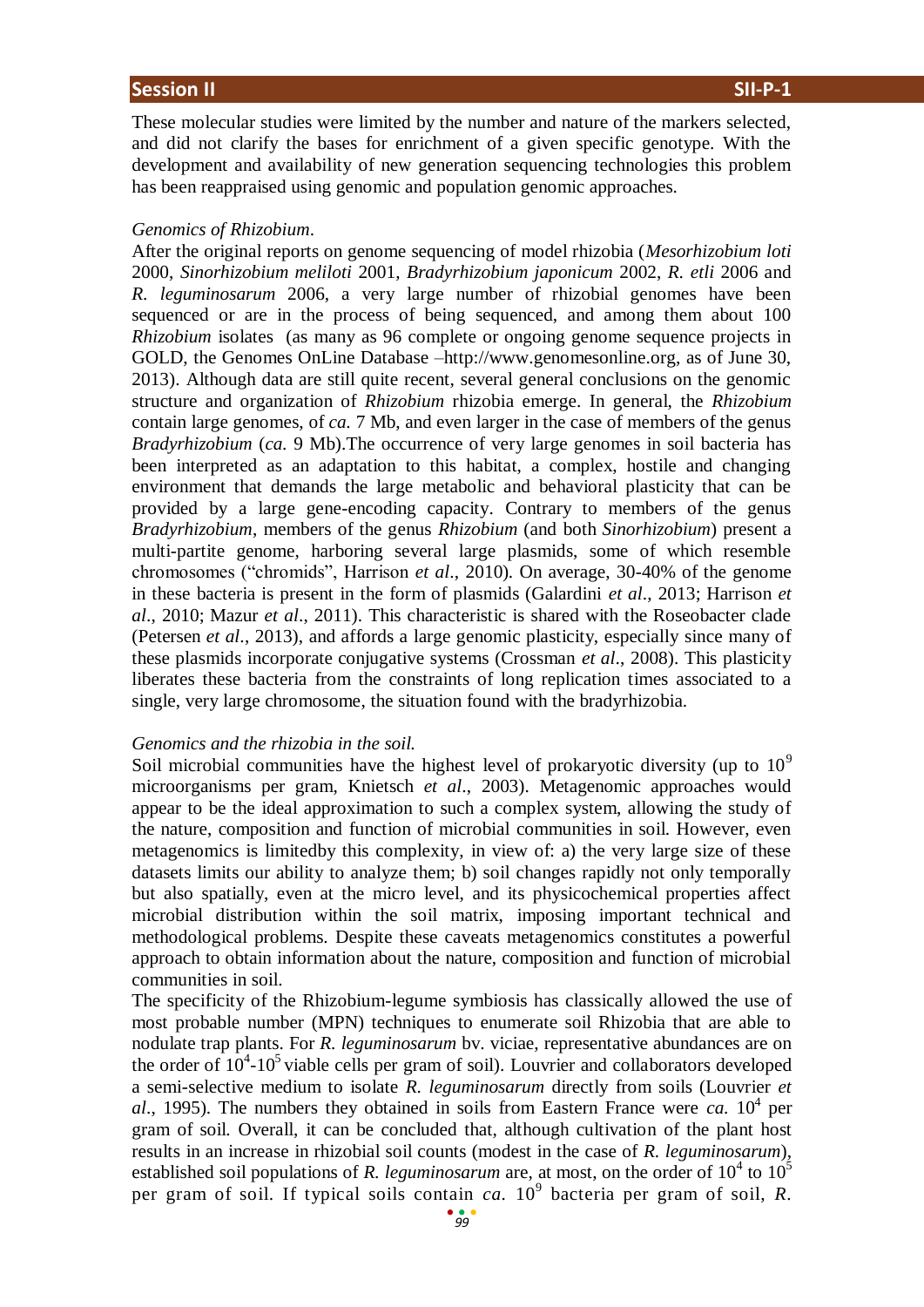*leguminosarum* would amount to less than 0.01% of the total soil microbiota. In practical terms, this implies that even in one of the largest metagenomic datasets (*ca.* 1 Tb), at most 100 Mb would be *R. leguminosarum* DNA. This, barring the crucial problem of how to specifically identify these sequences, would represent at most a 15x coverage of a single *R. leguminosarum* genome and would barely be representative of the population diversity. Thus, the low natural abundance of rhizobia in soils precludes the use of purely metagenomic methods to study their diversity and demands an alternative approach.

In view of these difficulties, we decided to adopt a Pool-Seq approach to the study of genotype selection by the host plant. Kofler and collaborators, working with *Drosophila melanogaster* populations, proposed for the first time the Pool-Seq term in 2011 for the next-generation sequencing and analysis of pooled DNA samples from natural populations. It constitutes a feasible (and affordable) genome-wide approach for comparison of population samples, thus allowing an easy scaling from the limitations of single markers to population genomics (Kofler *et al*., 2011 and references therein).

We reasoned that sequencing pooled DNA samples from *R.leguminosarum* bv. viciae nodule isolates obtained from different legume plant hosts used as rhizobial traps would allow an experimental test of the hypothesis that different plant hosts select specific subpopulations of rhizobia from the available population present in a given soil. We compared four populations (*P. sativum*, *L. culinaris, V, sativa* and *V. faba*) originating from the same agricultural soil and consisting each of one hundred nodulae isolates that were grown independently and then pooled; the genomic DNA of the pools was extracted and sequenced (Illumina Hi-Seq 2000, 180 bp PE libraries, 100 bp reads, 12 Mreads) at BGI (Hong Kong and Shenzhen, China).

For analysis of the rhizobial Pool-Seq data, two specific considerations were taken into account.First, plant-specific subpopulations derive from the same unselected, resident soil population, whose genomic composition is, by definition, unknown, since their low numbers preclude any unselected genomic analysis. It is likely that this resident population contains both major and minor genomic types, resulting both from the soil's edapho-climatic properties and from its agricultural history. Thus, specific selection by the legume host will operate –if it does– on this original composition which, although distorted by the plant effect, will still be present in the plant specific isolates. Second, the large size and the multipartite composition of the *R. leguminosarum* genome favor both an open pan-genome and a large non-conserved genome. With *R. leguminosarum*  bv. viciae we have estimated that 20-30% of the genes are strain specific. This suggests that plant host selection of specific rhizobial genotypes may implicate specific genes or groups of genes (eg. transport and metabolism of substrates). However, identification of these genes from Pool-Seq data is technically complex, since any DNA assembly will result, necessarily, in the formation of chimaeras with no biological meaning.

With these limitations in mind, we decided to restrict the Pool-Seq comparative data analysis to conserved genes, and reads for those genes were identified following recruitment by a reference genome, which in our case was that of *R. leguminosarum* bv. viciae 3841. A data analysis pipeline was designed and implemented, where reads are aligned to the reference genome, and both coverage and single nucleotide polymorphism (SNP) analysis are performed and compared between subpopulations. These analyses were carried out both for the complete genome and for relevant markers (16S rDNA, *nod* genes, *nif* genes, *recA* and *glnII* housekeeping markers, etc.). The data clearly show, both at the genome-wide and at the specific marker levels, that specific genotypes are indeed selected by the plant host, thus confirming previous indications.